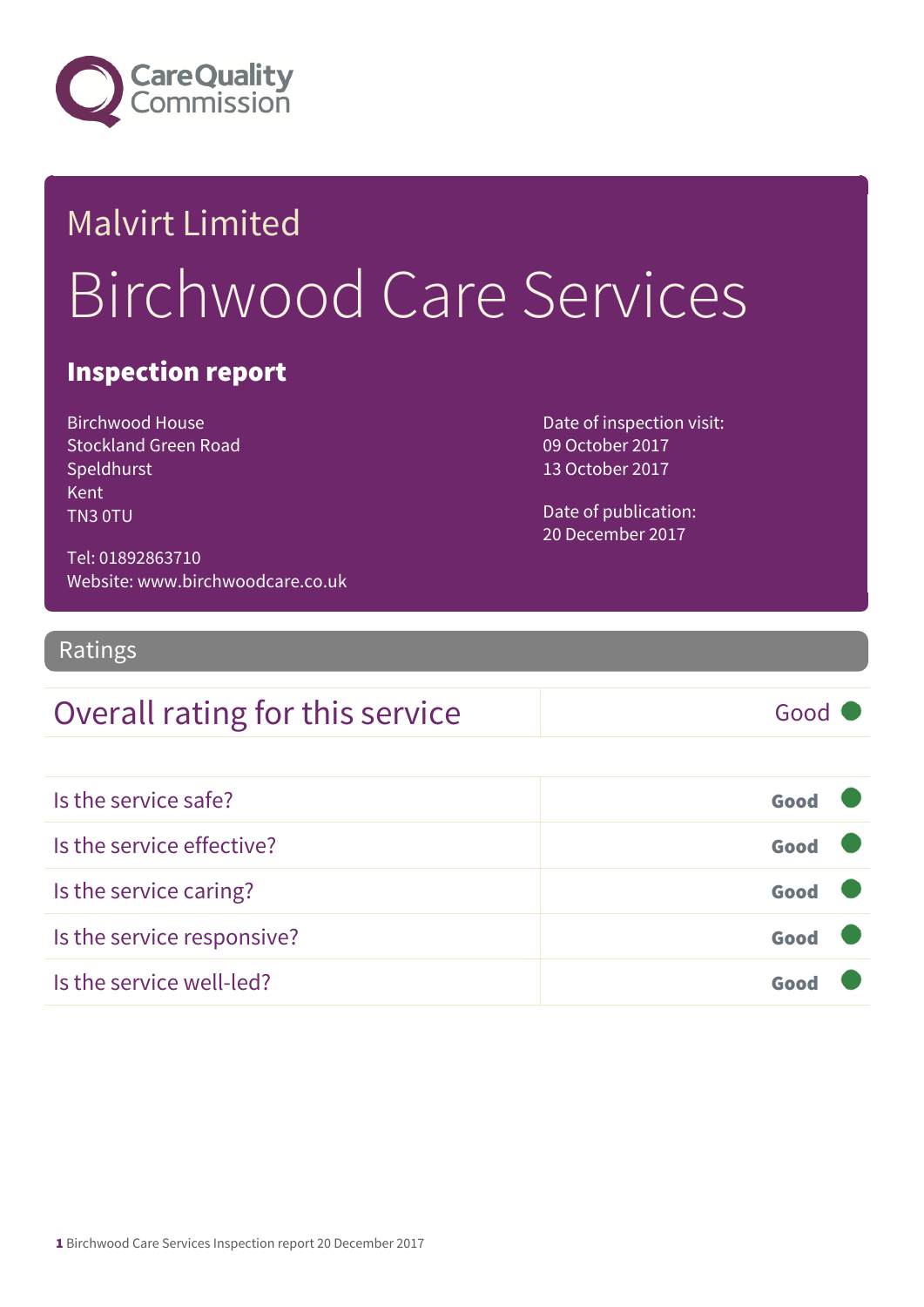#### Overall summary

Birchwood Care Services is a home care agency situated in an annexe of Birchwood House Residential Home in Speldhurst on the outskirts of Tunbridge Wells. Birchwood Care Services provide care and support to people in their own homes. The service assists people with physical disabilities, people living with dementia and adults over 65 yrs. The service specialising in supporting people in rural areas who have found it difficult to access other care services. There were 57 people using the service at the time of our inspection.

There was a registered manager in post. A registered manager is a person who has registered with the Care Quality Commission to manage the service. Like registered providers, they are 'registered persons'. Registered persons have legal responsibility for meeting the requirements in the Health and Social Care Act 2008 and associated Regulations about how the service is run.

At the last inspection, the service was rated Good. At this inspection we found the service remained Good and met all relevant fundamental standards.

Why the service is rated Good

Staff knew how to recognise and respond to the signs of abuse. Risks to individuals' safety and wellbeing were assessed and minimised. Accidents and incidents were recorded and monitored to identify how the risks of recurrence could be reduced. Medicines were managed safely.

There was a sufficient number of staff deployed to meet people's needs. Staff received the training and support they needed to meet people's individual needs. Robust recruitment procedures were followed to ensure staff were of suitable character to carry out their role. We made a recommendation to review the way staff are deployed to take account of user feedback about receiving a specified call time.

Staff knew each person well and understood how to meet their needs. People told us that staff communicated effectively with them and treated them with kindness and respect. People were supported to make their own decisions and remain as independent as possible. Staff supported people in the least restrictive way possible and the policies and systems in the service supported this practice.

People were promptly referred to health care professionals when needed. Staff knew about and provided for people's dietary preferences and restrictions. Personal records included people's individual plans of care, life history, likes and dislikes and preferred activities. These records helped staff deliver personalised care.

The registered manager and the provider were open and transparent in their approach. They placed emphasis on continuous improvement of the service. There was a system of monitoring checks and audits to identify any improvements that needed to be made. Action had been taken as a result of these checks to improve the quality of the service and care. Records were maintained accurately to allow the registered manager to monitor care delivery.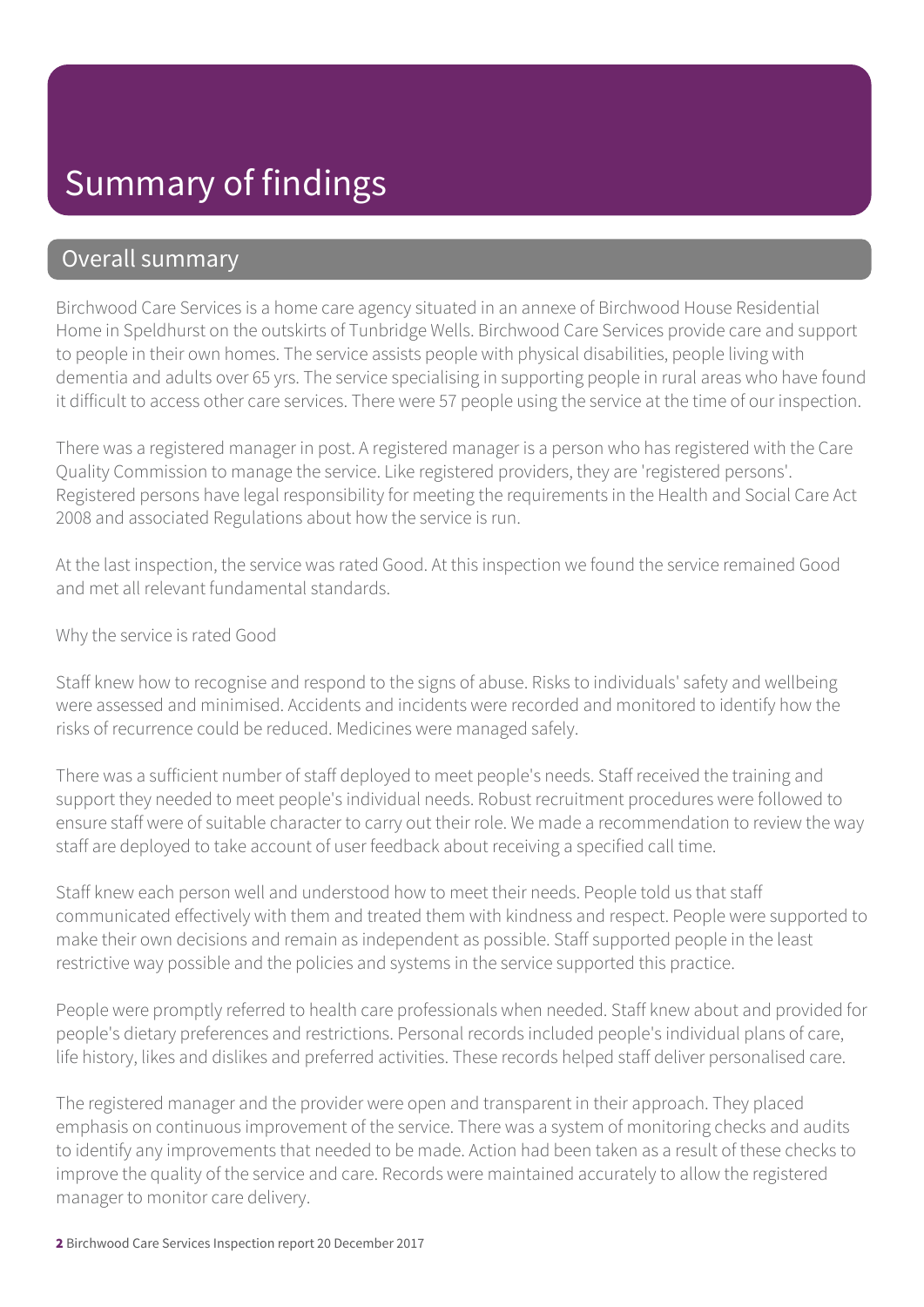Further information is in the detailed findings below.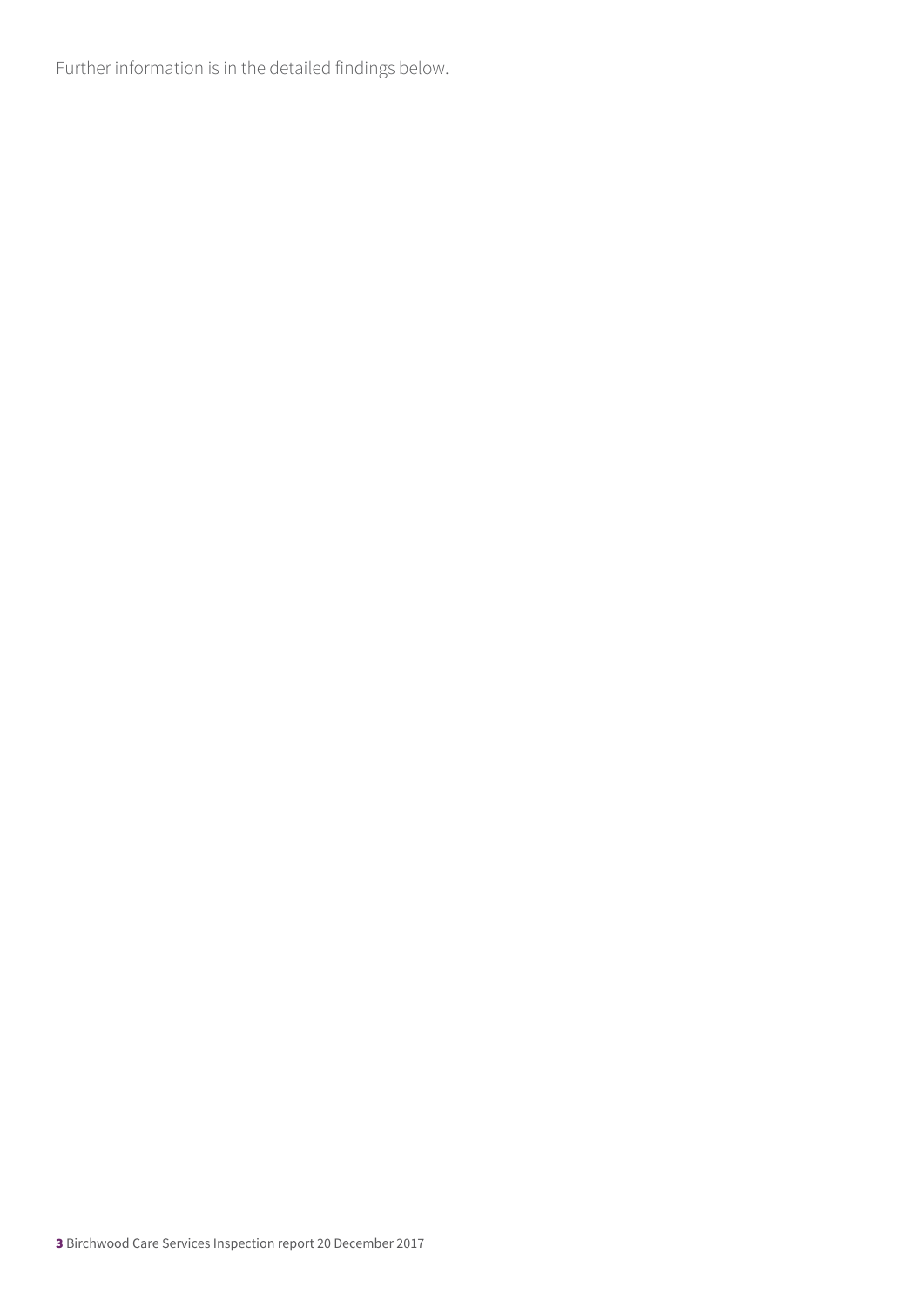#### The five questions we ask about services and what we found

We always ask the following five questions of services.

| Is the service safe?       | Good |
|----------------------------|------|
| The service remains Good   |      |
| Is the service effective?  | Good |
| The service remains Good   |      |
| Is the service caring?     | Good |
| The service remains Good   |      |
| Is the service responsive? | Good |
| The service remains Good   |      |
| Is the service well-led?   | Good |
| The service remains Good   |      |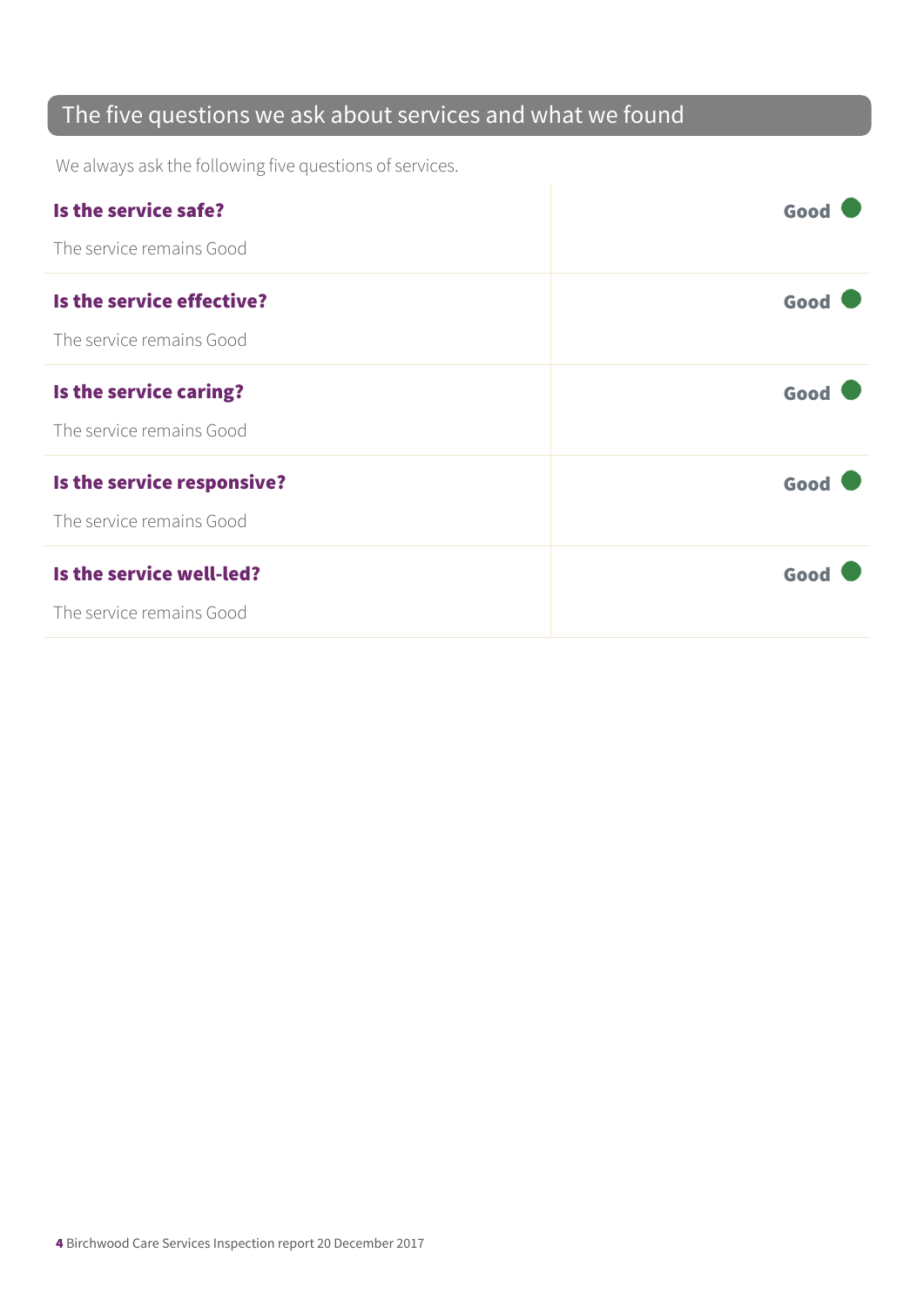

## Birchwood Care Services Detailed findings

### Background to this inspection

We carried out this inspection under Section 60 of the Health and Social Care Act 2008 as part of our regulatory functions. This inspection checked whether the provider is meeting the legal requirements and regulations associated with the Health and Social Care Act 2008, to look at the overall quality of the service, and to provide a rating for the service under the Care Act 2014. This was a comprehensive inspection.

The inspection took place on 9 and 12 October 2017 and was unannounced. The inspection team included one inspector and an expert by experience. An expert by experience is a person who has personal experience of using or caring for someone who uses this type of care service.

Before our inspection we looked at records that were sent to us by the registered manager and the local authority to inform us of significant changes and events. We also reviewed our previous inspection report. We did not ask the registered provider to complete a provider information return (PIR) on this occasion. The PIR is a form that asks the provider to give some key information about the service, what the service does well and what improvements they plan to make.

We spoke with ten people using the service and five people's relatives. We spoke with the registered manager and two members of care staff.

We looked at three people's care plans and records. We reviewed documentation that related to staff management and three staff recruitment files. We looked at records concerning the monitoring, safety and quality of the service and we sampled the service's policies and procedures.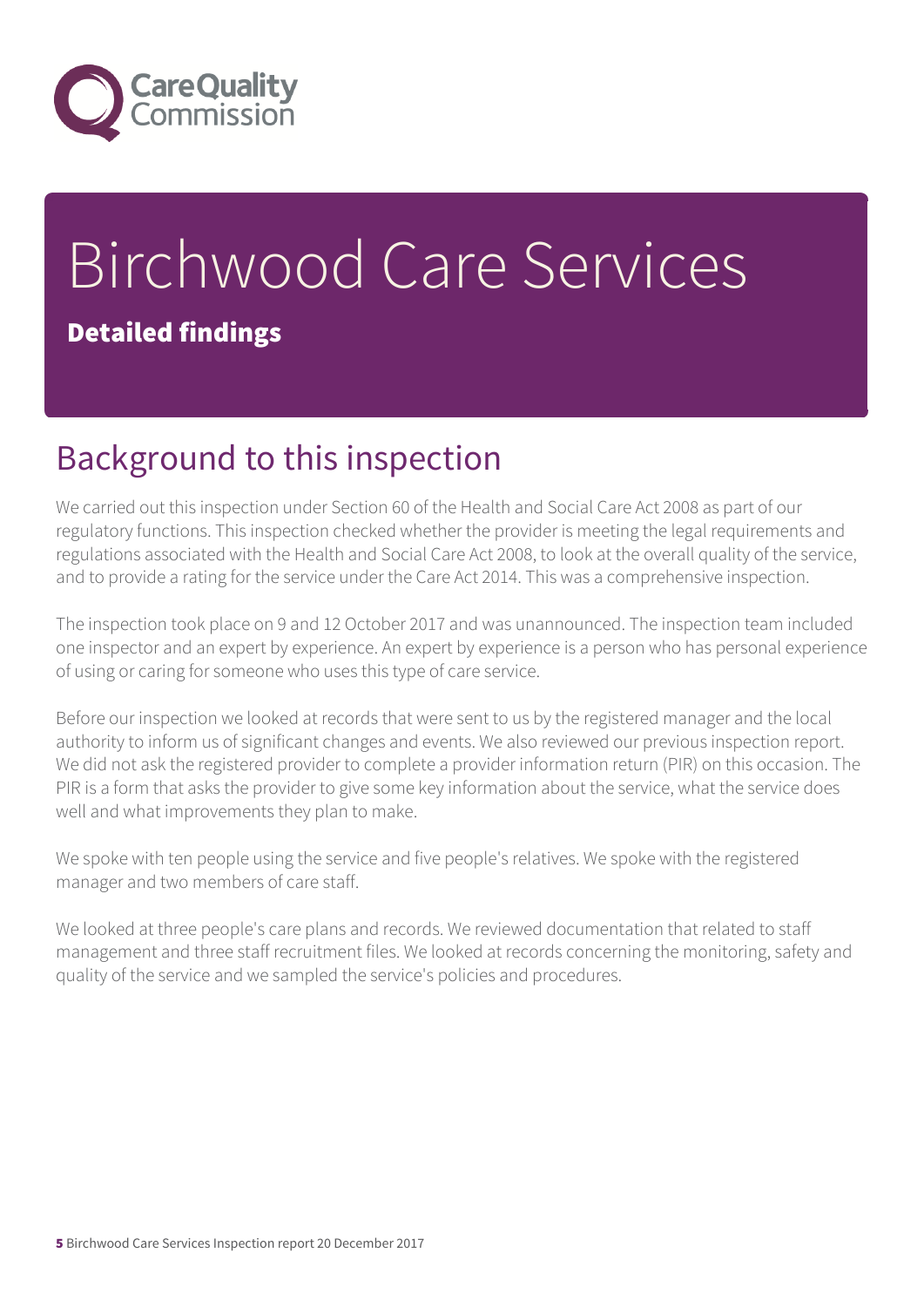People told us they felt safe living in the service. One person told us, "I feel very safe. It's the way they are careful in moving me around." Another person said, "Absolutely, yes. They are very pleasant. I feel comfortable with them." Another person said, "Oh yes, I feel safe. They are friendly and easy going." A person's relative told us, "Yes, he feels very safe." Another person's relative said, "I am very confident about the carers."

People were protected from abuse and harm by staff who had received safeguarding training and who understood the procedures for reporting any concerns. Staff were able to identify different forms of abuse and were clear about their responsibility to report suspected abuse. The registered manager demonstrated that they worked positively with the safeguarding team to ensure any concerns were reported and responded to appropriately. Areas for learning were identified and implemented. Robust recruitment procedures were followed, appropriately documented and monitored to check that staff were of suitable character to carry out their roles. Recruitment procedures included interview records, checking employment references and carrying out Disclosure and Barring Service (DBS) checks. These checks identified if prospective staff had a criminal record or were barred from working with people that need care and support. Gaps in employment history were explained. Therefore people and their relatives could be assured that staff were of good character and fit to carry out their duties.

There were sufficient numbers of staff deployed across the service to meet people's needs in a safe and effective way. Staff numbers were based on the needs of individuals using the service and were adjusted if there were changes to people's needs. People told us they felt there were enough staff to meet their needs. Some people told us that the staff were organised in a way that meant they could arrive at the specified call time. One person said, "Mostly on time, and, if late, they always telephone". Another person said, "Their time keeping is pretty good". However, some people told us that the care staff could often be late. Comments included, "I never know what time they will turn up", "the carers often do not turn up on time. They are often late" and "They were very late today." A person's relative told us, "Rotas are muddled at times, and carers overloaded." Staff were not allocated travelling time between calls. They told us that, to account for this, they started their first call of the day 15 minutes earlier. The registered manager and staff told us that people were made aware that their call would take place within half an hour of their scheduled time. A new electronic staff allocation system had improved the management of call time arrivals and there had been no missed calls since it's introduction. We recommend that the registered manager review the arrangements for allocating staff to take account of user feedback about receiving their call at a specified time.

There was an out of hours system to respond to people and staff when they needed support or advice, This was operated by the management team. The supervisor and senior carer were available to provide cover for calls if there was staff sickness or in the event of an emergency.

People were supported to manage their medicines in a safe way and were supported to ensure they got their prescribed medicines on time. Accurate records were maintained to demonstrate that people had been prompted to take their prescribed medicines. The registered manager ensured that checks of safe medicines practice were routinely made and new medicines audit had been implemented since our last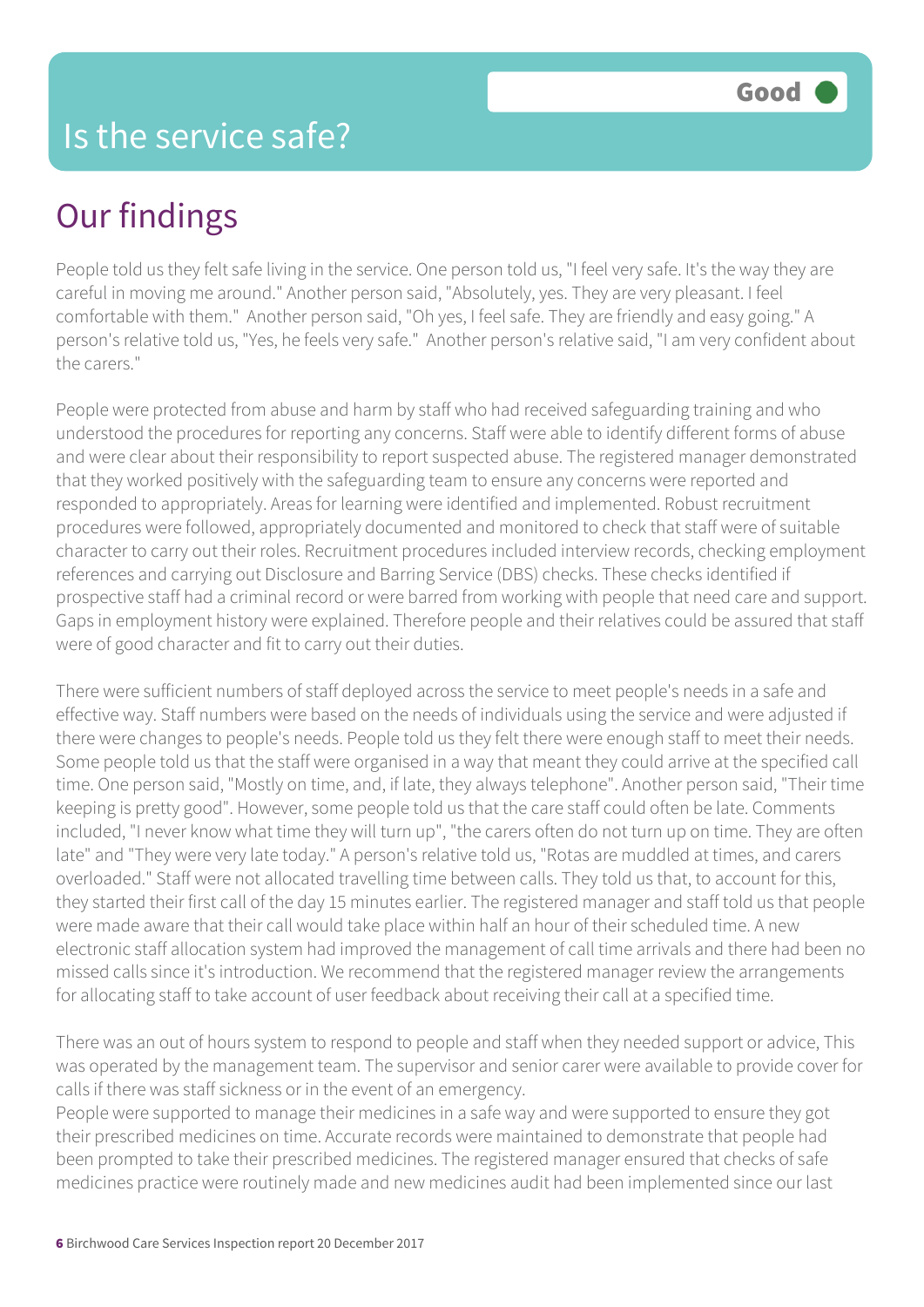#### inspection. Staff had completed training safe handling of medicines

Risks to individual safety were assessed, identified and minimised. Individual risk assessments were carried out for people who needed help with moving around, who were at risk of falls and of malnutrition. Risk assessments contained clear instructions for staff to follow to reduce the risks of harm. Staff were aware of these instructions and followed them in practice. Assessments of people's home environment were carried out before the staff started to provide support. This included ensuring gas and electricity safety checks, the safety of appliances and any possible trip hazards.

Accidents and incidents were appropriately monitored to identify any areas of concern and steps that could be taken to prevent accidents from reoccurring. Staff had access to personal protective equipment, such as gloves and aprons and understood how to reduce infection risks. People told us that staff used the protective equipment when caring for them. The provider ensured that the office premises were secure and protected by security cameras. The premises were wheelchair accessible. Fire drills were practised monthly and all fire protection equipment was regularly serviced and maintained. Evacuation plans were clearly displayed in the office. All staff were trained in fire awareness. Staff working in care roles were issued with equipment to ensure their safety. This included a Circuit breaker, personal safety alarm and a torch.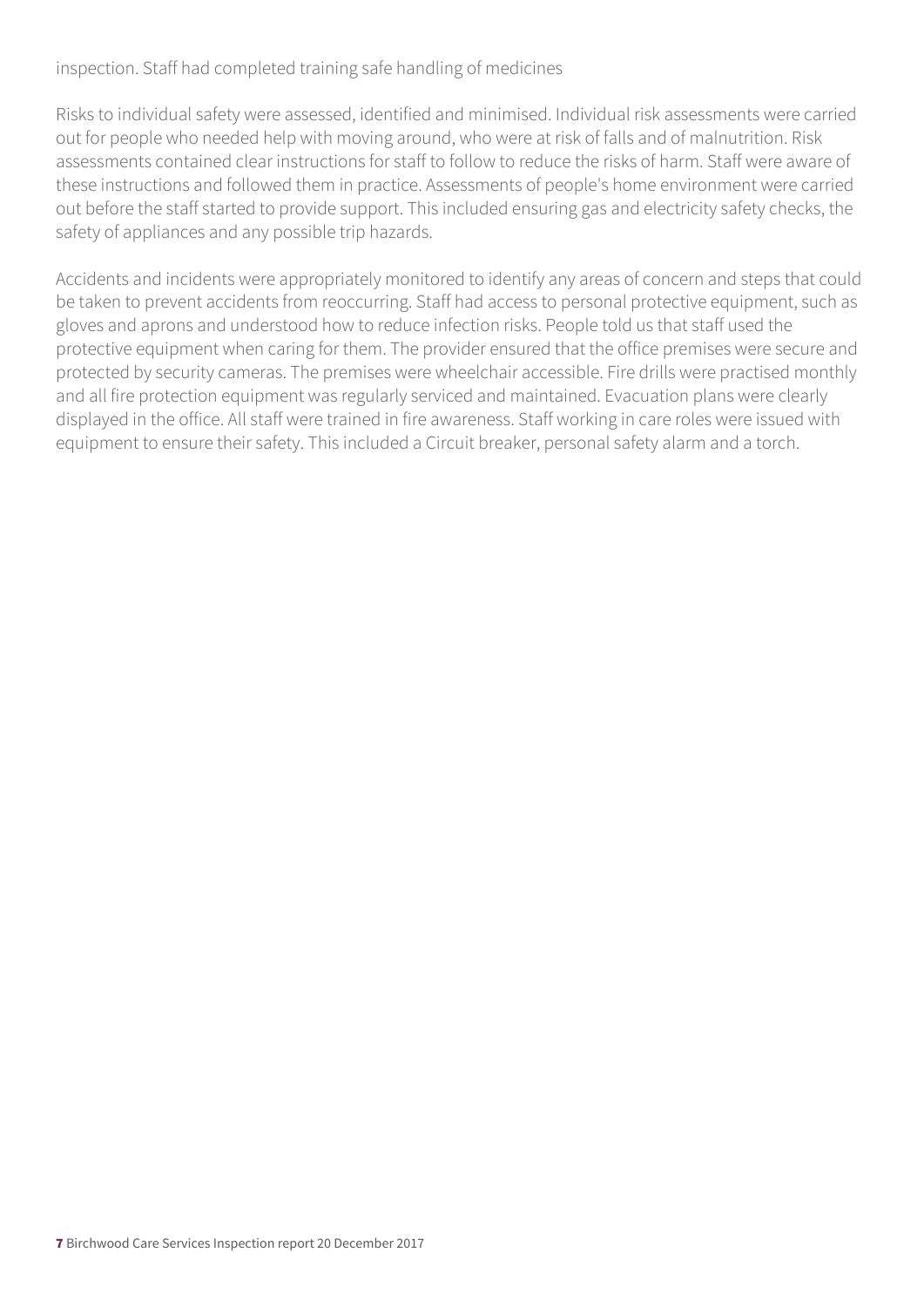People and their relatives told us that they felt the staff were competent and effective in meeting their needs. One person told us, "They understand my needs very well. They have very good training and the right skills". Another person said, "Yes, they have all the right skills." A person told us, "Yes, they are very good. They always stay longer if I get short of breath." Another person said, "They certainly understand my needs. They are on top of it all." A person's relative said, "Both Mum and Dad are pleased with the service." Another person's relative told us, "Yes, they understand my husband very well. Last week the carer called an ambulance when I was out. That shows good initiative." People told us that staff listened to them if they did not want support with a particular task and respected their wishes. One person said, "They listen. Heed my wishes." Another person told us, "They listen. If I do not want a full shower because of my back, they will give me a basin wash."

People received effective care from skilled and knowledgeable staff. Staff received an appropriate induction that included shadowing more experienced staff until they could demonstrate their competence. All new staff were supported to achieve the Care Certificate, which included observation of their practice by a supervisor. Staff were supported to gain qualifications relevant to their role. All staff had completed a health and social care qualification at level 3 or above and staff were beginning to undertake more specific qualifications in areas such as dementia and end of life care.

Staff were up to date with essential training to ensure they could carry out their roles safely and effectively. The training programme included, person centred care, infection control, safeguarding people from abuse, health and safety, dignity and compassion, equality and diversity, food safety and safe moving and handling of people. Staff had a good understanding of how to meet the needs of people they were supporting, for example caring for people living with dementia. The registered manager was a dementia champion and was working to improve the delivery of dementia awareness training for all staff. New training courses were being introduced in bed rail safety and managing pressure area risks. The registered manager accessed funding from the workforce development fund to increase training opportunities for staff. Staff received ongoing support from their line manager through a range of meetings. This included team meetings, 1-1 supervision and observations of practice. All staff had an annual appraisal of their performance.

People's right to make their own decisions was respected. Consent to care and treatment was sought in line with the law and guidance. Staff understood the requirements of the Mental Capacity Act 2005. The principles of the legislation were followed to assess people's mental capacity to make specific decisions. A system was in place to assess people's mental capacity for specific decisions; however this had not been warranted since our last inspection.

People who lack mental capacity to consent to arrangements for necessary care or treatment can only be deprived of their liberty when this is in their best interests and legally authorised under the Mental Capacity Act 2005. For people living in their own homes these restrictions are managed by the Court of Protection. The registered manager understood what action they needed to take if a person required any restrictions to their liberty, but they had not need to do so. The registered manager had considered the least restrictive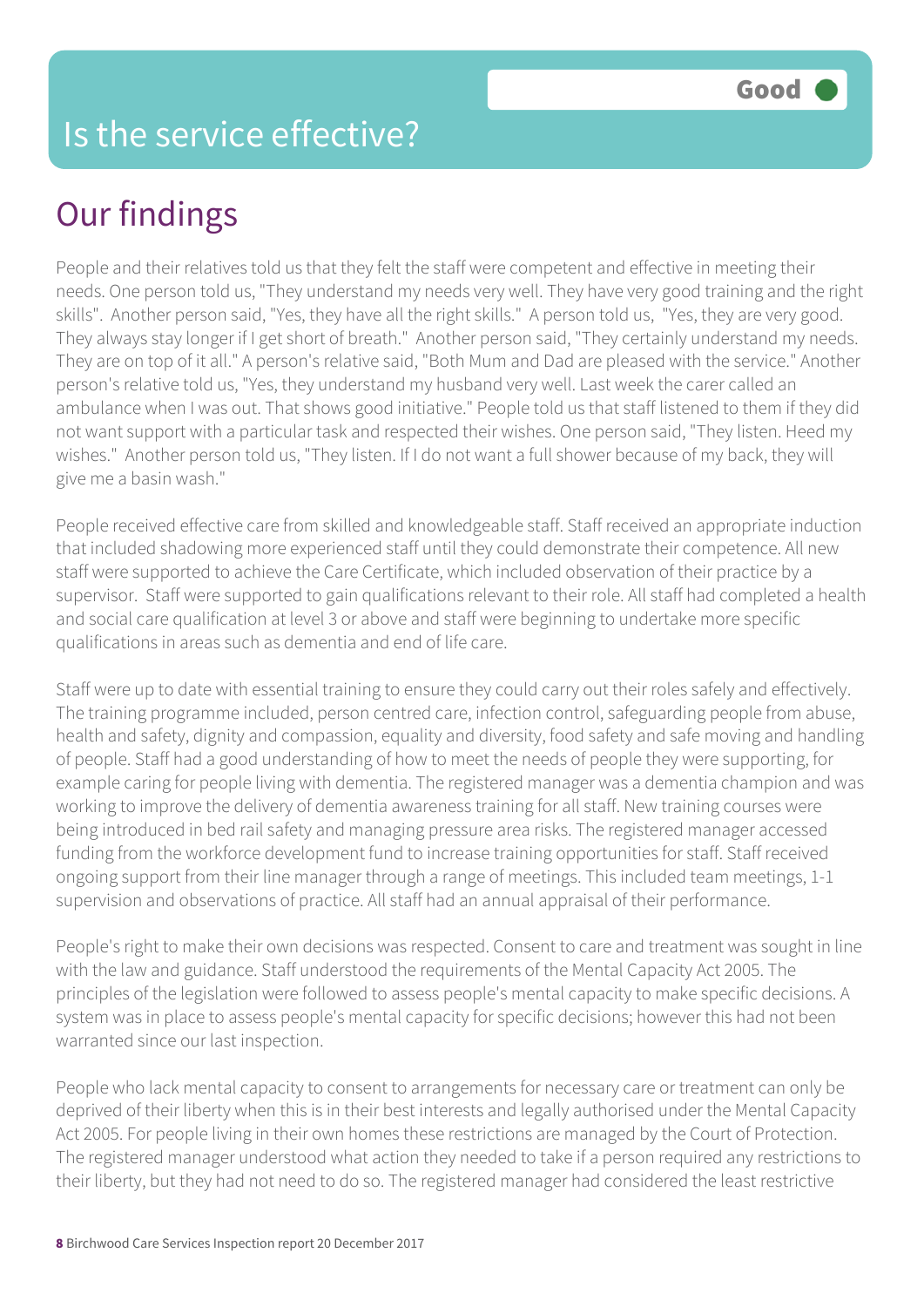options when planning the care for each individual. The registered manager had a good understanding of people's rights and their duty to report any potential restrictions on their liberty. They had recently issued people with a charter of rights and had ensured that staff completed training in equality and diversity. This meant that people's rights were protected.

People were supported to maintain good health and to access health professionals such as their GP as needed. Care plans for individuals detailed any specific health needs and the action staff needed to take to help people stay healthy. People were supported to eat, drink and maintain a balanced diet to promote good health.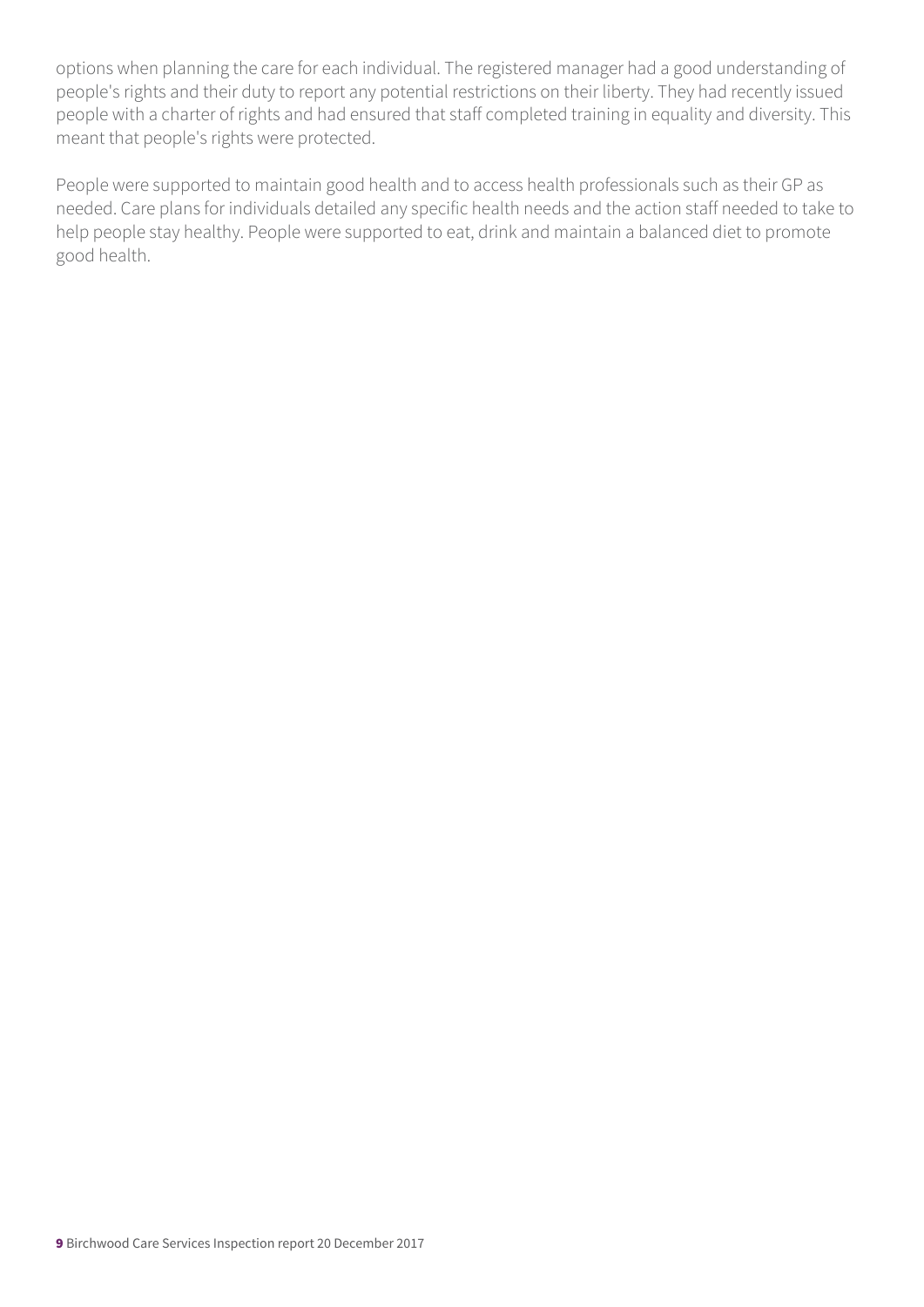People and their relatives told us that they liked the staff that supported them and described them as kind and caring. One person told us, "The staff are both wonderful." A person's relative told us, "[The staff member] is gentle and caring and a pleasure to have in our home." Another person's relative said, "They take time to talk with mum about her family and pets." People confirmed that staff treated them with respect. One person said, "They certainly treat me with kindness and compassion. They protect my privacy if they can. I usually get the same staff. We know each other pretty well." Another person said, "I am definitely treated with kindness." A person told us, "The carers themselves are absolutely wonderful." Another person said, "They are very caring when they get me out of the shower and make sure I do not fall." A person's relative commented, "Absolutely they treat him with dignity. He likes things done his way and the carers respect that."

Positive caring relationships were developed between people and staff. People were asked about their life history and what was important to them during the assessment process. This information had been documented in their care plan. At the last inspection we recommended that information gathered through assessment about people's background be provided to staff in the written care plan. The registered manager had implemented this recommendation and information about people's backgrounds, hobbies and interests was now included as part of their plan. Staff told us that this meant they had things to talk about with the person and could help them to stay interested in their hobbies. The registered manager described how they took into account individual personalities, skills and interests when matching staff to work with people. One person who spoke Spanish as their first language was supported by a Spanish speaking staff. Another staff member had bonded with a person over a shared interest of dogs. Staff gave examples of additional tasks they regularly did for people such us picking up some milk on their way to the person's home and posting letters. Staff had accompanied a person to hospital when they had a fall to ensure they were not alone. The registered manager had arranged the staff members other duties to be covered within the team.

People were cared for by staff who respected confidentiality and discretion. People told us that the staff never discussed other people's needs with them and confidentiality was respected. People's care records showed that they were supported in a way that promoted their dignity. People's records were stored securely and only accessed by staff when required for the purpose of delivering care.

Staff promoted people's independence and encouraged people to do as much as possible for themselves. People told us that they were encouraged to retain their independence. One person told us, "Independence; yes that is the aim and they [the carers] have achieved it." A person's relative said, "They make sure he does as much as he can for himself." People's care plans included information about what they could do for themselves so that staff only provided the care that people needed. People were involved in making decisions about their care and support. For example, one person's funding authority had requested care for seven days a weeks for the person, but they advised the agency they only wanted three days care at this time. The registered manager respected this person's decision and reviewed their care regularly with them to see if they wanted any further support. Information was provided to people about the services provided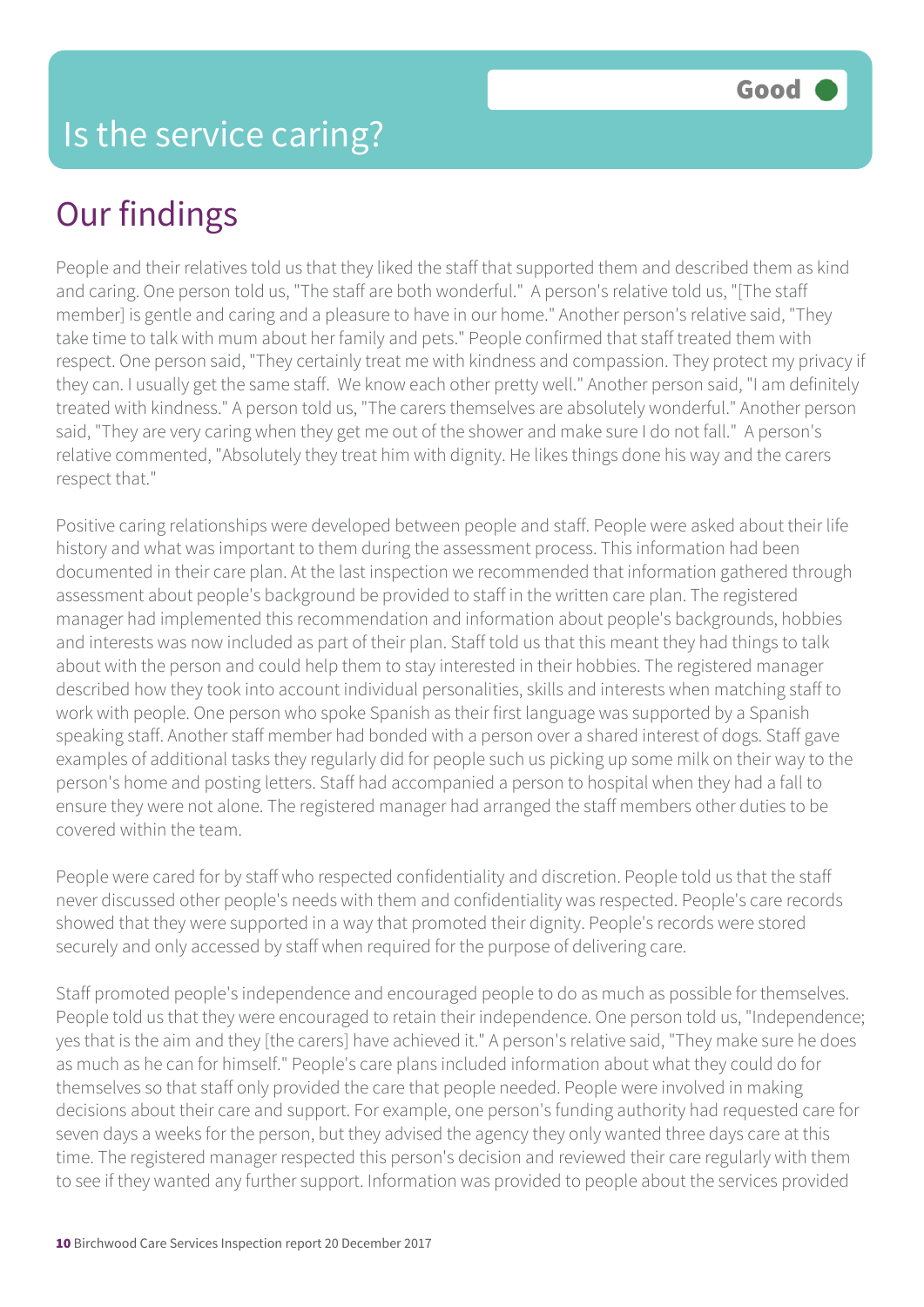to enable them to make an informed decision when agreeing their care.

Information was provided to people about the services available, including a clear fee structure. People were given information about how to complain. A brochure that included information about what to expect from the service was given to people before care started and was available in a larger print. People were asked if they wanted a copy of the service information brochure to be sent to any other party, for example a relative. The registered manager signposted people to other services that may be able to help them. They had recently recognised the risk of loneliness in older people and had developed a resource file that people could use to find activities and services that may be of interest to them.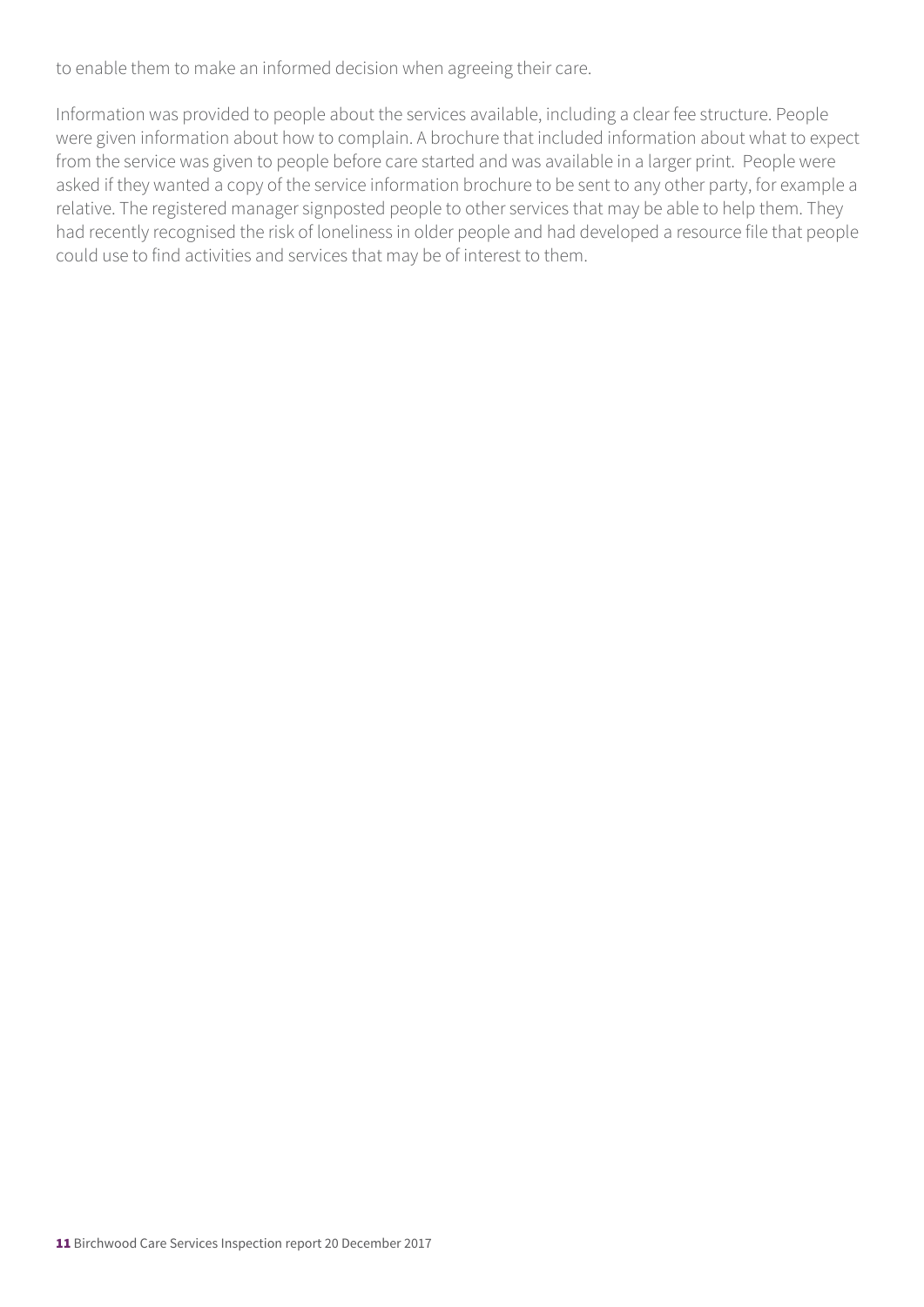#### Is the service responsive?

## Our findings

People and their relatives told us that staff were responsive to their needs. One person told us, "I can always express my views and they will abide by them. We talk and they do what I want the way I like." Another person said, "Staff do exactly what I want. They are very helpful."

People's care and support was planned in partnership with them. The registered manager or the supervisor carried out an assessment of their needs. People were asked for their views about their needs and how they would like their care to be delivered. People had a care plan written that was based on the findings of the assessment. This included their views about their care and their preferred routines. People received personalised care that reflected their likes, dislikes and preferences. This included people's mobility, daily living skills, nutrition, mental health, social needs, physical health and their communication needs. Staff were provided with a summary of the care plan before visiting a person for the first time to ensure they knew how to respond to the person's needs. People could be confident that their wishes were respected in practice. People's individual assessments and care plans were reviewed every six months or sooner if people's needs changed.

People told us that the service was responsive to their changing needs and requests. One person's relative told us, "I am grateful for your responsive approach to her imminent discharge from hospital and being prepared to work flexibly to allow this to happen." The registered manager gave examples where the service had been responsive. A person had become unwell and their needs had changed over a weekend. An increase to their support was agreed and put in place and implemented on the Monday. Another person had a change to their call time one week to accommodate a visit by a speech and language therapist. This meant that staff were on hand to provide information and to help the person understand the information that was given to them so that any further support needs could be included in their plan. Staff had supported another person to contact a health professional for a review of their mobility. Equipment was then fitted to their home which allowed them to remain independent. During the inspection a person called to request additional support to go to the optician. This was arranged for them.

People's care plans included instruction for staff to check with the person if they needed any other support before they left. Some people had a specific list of checks that staff needed to make before leaving, such as checking their drink and glasses were within reach.

People's views were sought and listened to by the registered manager. People and their relatives knew about the service's complaint policy and procedures which was included in the brochure for the service. They told us they were confident that any complaints would be promptly addressed in line with the policy. One person said, "Yes, they would listen. They are very good." The registered provider's complaints records were clear and transparent and showed that appropriate action had been taken to investigate and respond to complaints.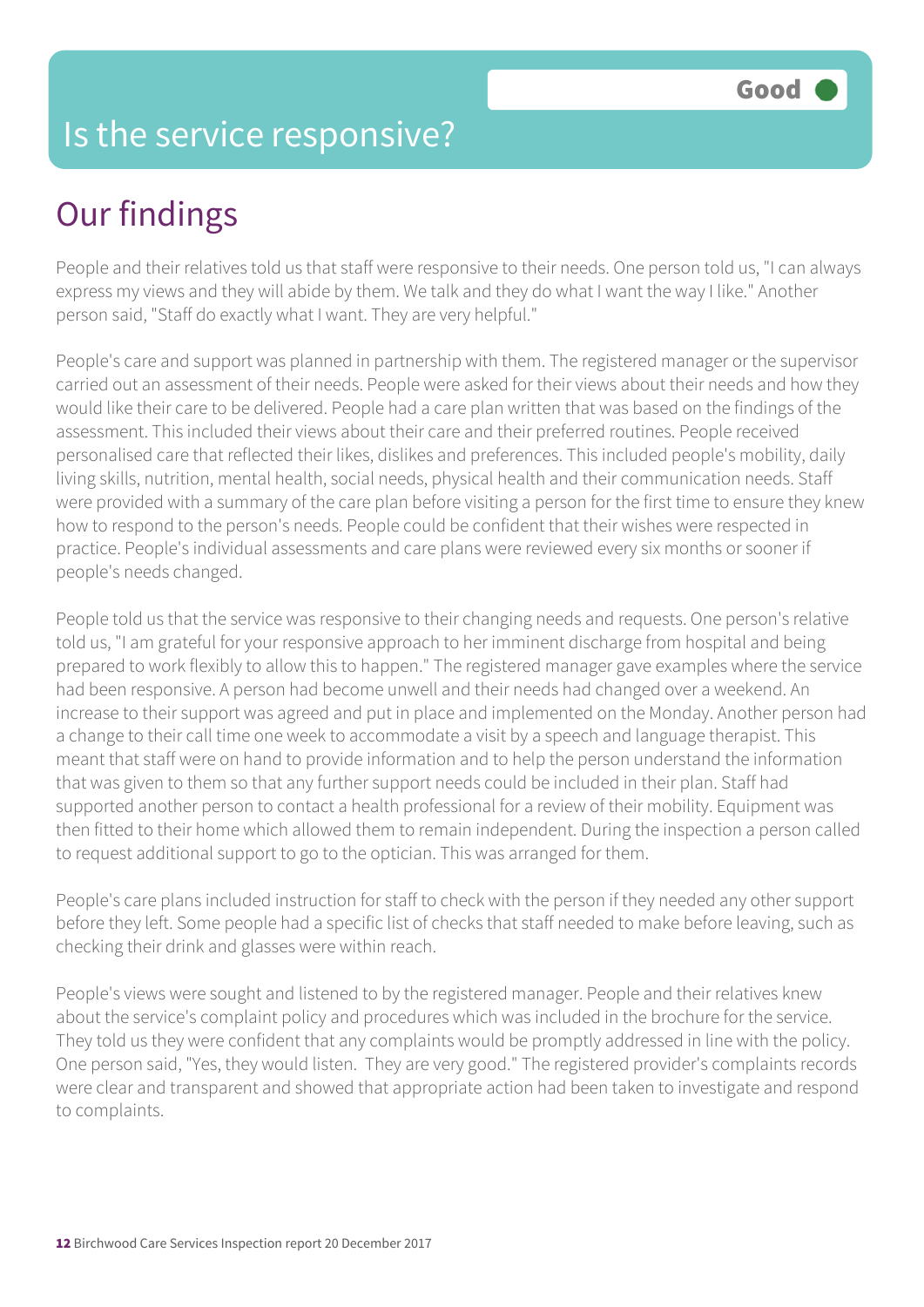People told us they were very happy with the service they received and they were confident in the leadership provided by the registered manager. One person said, "It's a very well run organisation." A person using the service told us, "I am quite satisfied. I am sure they operate in my best interests." Another person said, "The service is excellent".

People knew who the registered manager was and told us they felt able to contact her with any concerns or requests. The registered manager provided staff with clear and directive leadership. They held a level 5 qualification in care and leadership. Staff told us they understood their responsibilities and were clear about the standards of care they were expected to provide. Staff were provided with policies and procedures for the operation of the service. Our discussions with people, the registered manager and staff showed us that there was an open and positive culture that focussed on people. Staff understood their rights in relation to blowing the whistle on poor practice and were confident to do so if needed.

The registered manager ensured the service was managed in a way that was transparent, honest and person focused. They sought feedback from people, their representatives and staff about the overall quality of the service. This included six monthly visits to people to seek feedback and to review their care. An annual satisfaction survey was carried out, which the registered manager reviewed to identify how the service could improve. Action had been taken to address the points raised in the previous survey and the results report had been sent to people and their families. The registered manager was in the process of reviewing and updating this to ensure that clearer and more useful feedback could be obtained from people to ensure quality in all aspects of the service. The registered manager sent out a newsletter to people three to four times a year to update them on improvements to the service.

Staff told us they felt valued and supported by the registered manager and the provider. Staff were encouraged to make suggestions about how to improve the service and a suggestions box had been implemented since our last inspection. All the staff we spoke with told us they were encouraged to discuss practice issues during team meetings and were invited to comment on how the service was run. Staff told us that their ideas were taken seriously and influenced improvements to the service. The service continued to hold the Investors In People Award and was working toward achieving the next level of accreditation. Staff told us they were given the support they needed to carry out their roles effectively.

The service continued to ensure that quality of care was maintained through an effective quality assurance system. A comprehensive programme of monthly audits was carried out by the registered manager. This included audits of care plans, accidents and incidents, care delivery and comments and complaints. Accurate records were maintained to ensure the registered manager could monitor that people's needs were being met. The registered manager consistently notified the Care Quality Commission of any significant events that affected people or the service.

The service worked proactively in partnership with other organisations to make sure they were following current practice and providing a high quality service. The registered manager provided dementia friends